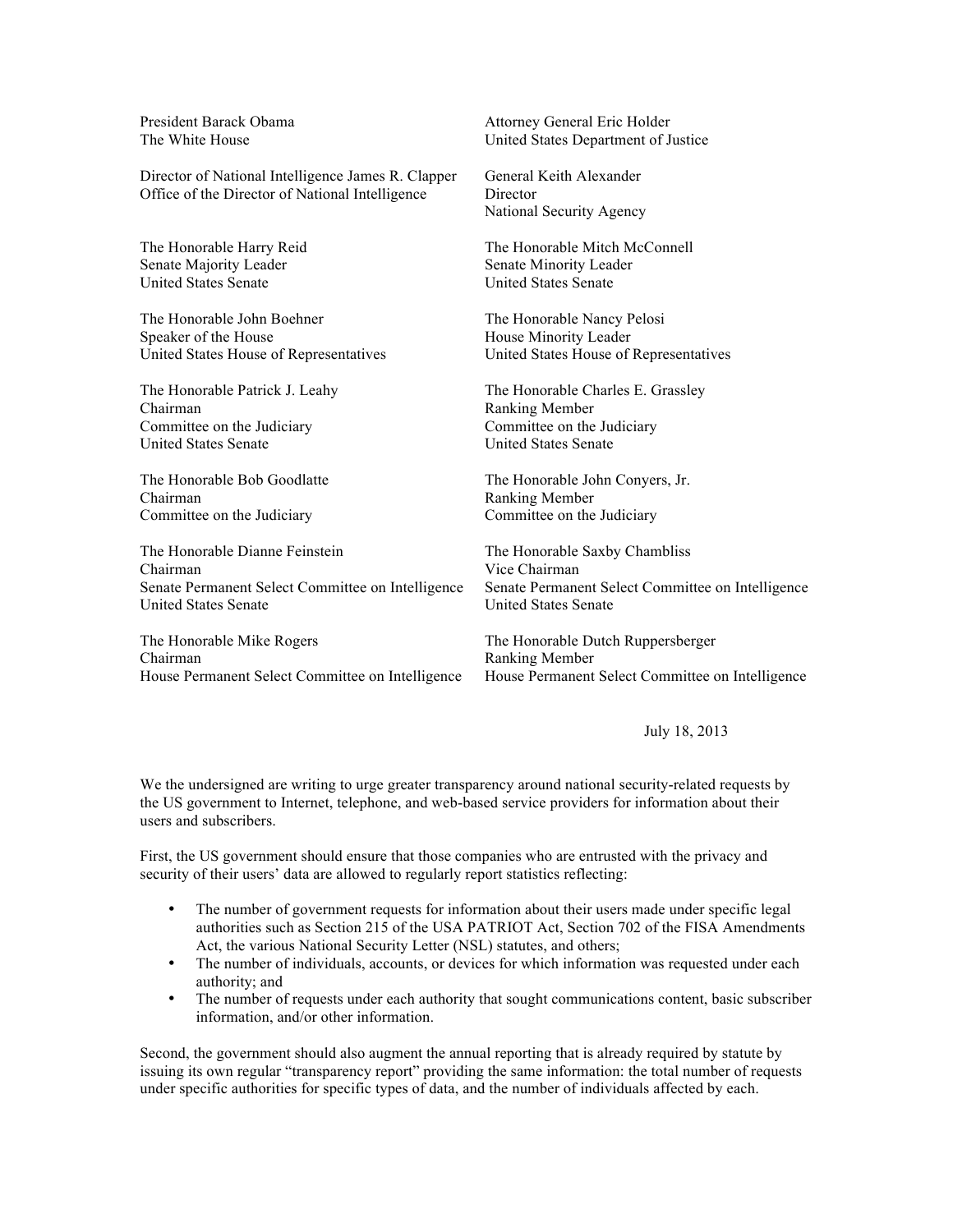As an initial step, we request that the Department of Justice, on behalf of the relevant executive branch agencies, agree that Internet, telephone, and web-based service providers may publish specific numbers regarding government requests authorized under specific national security authorities, including the Foreign Intelligence Surveillance Act (FISA) and the NSL statutes. We further urge Congress to pass legislation requiring comprehensive transparency reporting by the federal government and clearly allowing for transparency reporting by companies without requiring companies to first seek permission from the government or the FISA Court.

Basic information about how the government uses its various law enforcement–related investigative authorities has been published for years without any apparent disruption to criminal investigations. We seek permission for the same information to be made available regarding the government's national security–related authorities.

This information about how and how often the government is using these legal authorities is important to the American people, who are entitled to have an informed public debate about the appropriateness of those authorities and their use, and to international users of US-based service providers who are concerned about the privacy and security of their communications.

Just as the United States has long been an innovator when it comes to the Internet and products and services that rely upon the Internet, so too should it be an innovator when it comes to creating mechanisms to ensure that government is transparent, accountable, and respectful of civil liberties and human rights. We look forward to working with you to set a standard for transparency reporting that can serve as a positive example for governments across the globe.

Thank you.

| Companies           | <b>Nonprofit Organizations &amp; Trade Associations</b> |
|---------------------|---------------------------------------------------------|
| AOL                 | Access                                                  |
| Apple Inc.          | American Booksellers Foundation for Free                |
| CloudFlare          | Expression                                              |
| <b>CREDO</b> Mobile | American Civil Liberties Union                          |
| <b>Digg</b>         | American Library Association                            |
| Dropbox             | American Society of News Editors                        |
| Evoca               | Americans for Tax Reform                                |
| Facebook            | Brennan Center for Justice at NYU Law School            |
| Google              | Center for Democracy & Technology                       |
| Heyzap              | Center for Effective Government                         |
| LinkedIn            | Committee to Protect Journalists                        |
| Meetup              | Competitive Enterprise Institute                        |
| Microsoft           | Computer & Communications Industry                      |
| Mozilla             | Association                                             |
| Reddit              | The Constitution Project                                |
| salesforce.com      | Demand Progress                                         |
| Sonic.net           | Electronic Frontier Foundation                          |
| Stripe              | <b>First Amendment Coalition</b>                        |
| Tumblr              | Foundation for Innovation and Internet Freedom          |
| Twitter             | Freedom to Read Foundation                              |
| Yahoo!              | <b>FreedomWorks</b>                                     |
| YouNow              | Global Network Initiative                               |
|                     | GP-Digital                                              |
|                     | Human Rights Watch                                      |
|                     | Internet Association                                    |
|                     | <b>Liberty Coalition</b>                                |